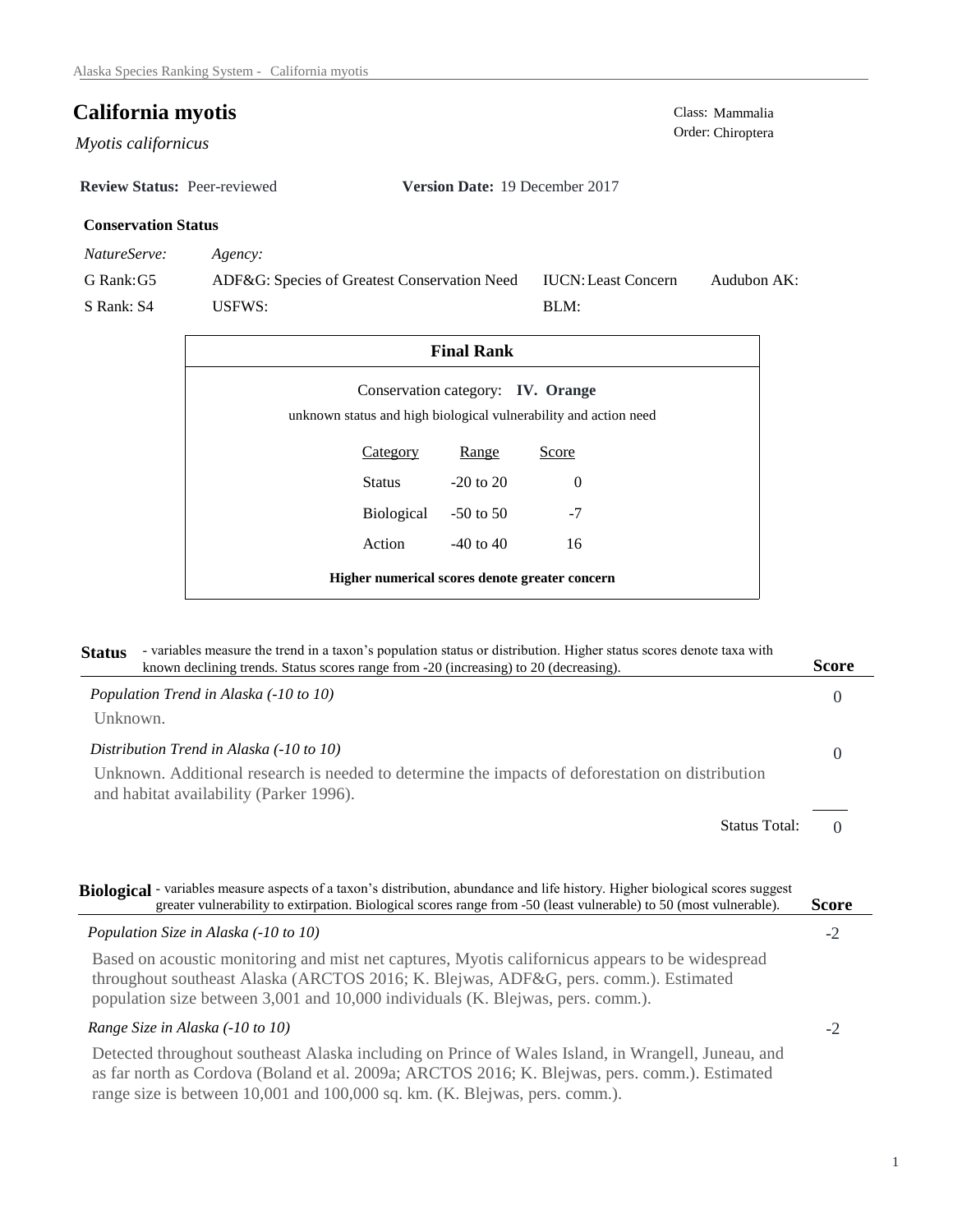# *Population Concentration in Alaska (-10 to 10)*

Winter surveys in Juneau have detected individuals at multiple sites along the road system, suggesting they are not highly concentrated (K. Blejwas, pers. comm.). Similarly, individuals elsewhere in North America hibernate alone or in small groups (O'Farrell et al. 1967; Arroyo-Cabrales and Perez 2017). In summer, females and their pups concentrate at maternity colonies. Males and non-reproductive females are mostly solitary, but may aggregate at roost sites. Given population size and distribution, number of sites is likely >25 and potentially >250. We therefore rank this question as  $0.5 * C + 0.5 * D$ .

#### *Reproductive Potential in Alaska*

# Age of First Reproduction (-5 to 5)

Can potentially give birth within their first year if they are in good enough body condition, but reproduction may be delayed until their second year in colder climates (Nagorsen and Brigham 1993; Frick et al. 2010b).

#### Number of Young (-5 to 5)

Females give birth to a single pup (Simpson 1993), but may not reproduce every year if resources are scarce or if they are in poor body condition (Nagorsen and Brigham 1993; Frick et al. 2010b). The proportion of females that forego reproduction in a given year is unknown. To reflect this uncertainty, we rank this question as  $0.5 * A + 0.5 * B$ .

#### *Ecological Specialization in Alaska*

# Dietary  $(-5 \text{ to } 5)$

Little is known about diet in Alaska. Consumes aerial insects, especially butterflies (Lepidoptera) and true flies (Diptera) (Simpson 1993). Because invertebrates are an ephemeral and potentially unpredictable food source, we rank this question as B- Moderately adaptable with key requirements common.

# Habitat  $(-5 \text{ to } 5)$

In southeast Alaska, inhabits mature coniferous forests (Parker et al. 1996). Requires cavities or crevices for roosting. Reproductive females form small maternity colonies underneath the bark of large snags or in rock crevices (Brigham et al. 1997; Barclay and Brigham 2001; Vonhof and Gwilliam 2007). Males and non-reproductive females use similar habitat for roosting, but may also use manmade structures (Simpson 1993; Vonhof and Gwilliam 2007; Hayes and Wiles 2013). Little is known about the wintering ecology of M. californicus in Alaska, though individuals have been found hibernating in caves in karst formations (Parker et al. 1997).

> -7 Biological Total:

*Management Plans and Regulations in Alaska (-10 to 10)* Bats may be intentionally killed by humans when they are perceived as nuisance or disease-carrying species. In Alaska, state laws prohibit the killing of nuisance animals unless a permit is obtained (5 Action - variables measure current state of knowledge or extent of conservation efforts directed toward a given taxon. **Score** Higher action scores denote greater information needs due of lack of knowledge or conservation action. Action scores range from -40 (lower needs) to 40 (greater needs).

AAC 92.420. Taking nuisance wildlife).

# *Knowledge of Distribution and Habitat in Alaska (-10 to 10)*

This species is regularly detected during acoustic surveys in southeast Alaska (Boland et al. 2009a; K. Blejwas, pers. comm.; ADF&G survey map available online:

https://www.adfg.alaska.gov/index.cfm?adfg=citizenscience.batsacousticresults) and general habitat associations are known. However, our knowledge of its northern range extent is incomplete. M.

-5

1

4



2

2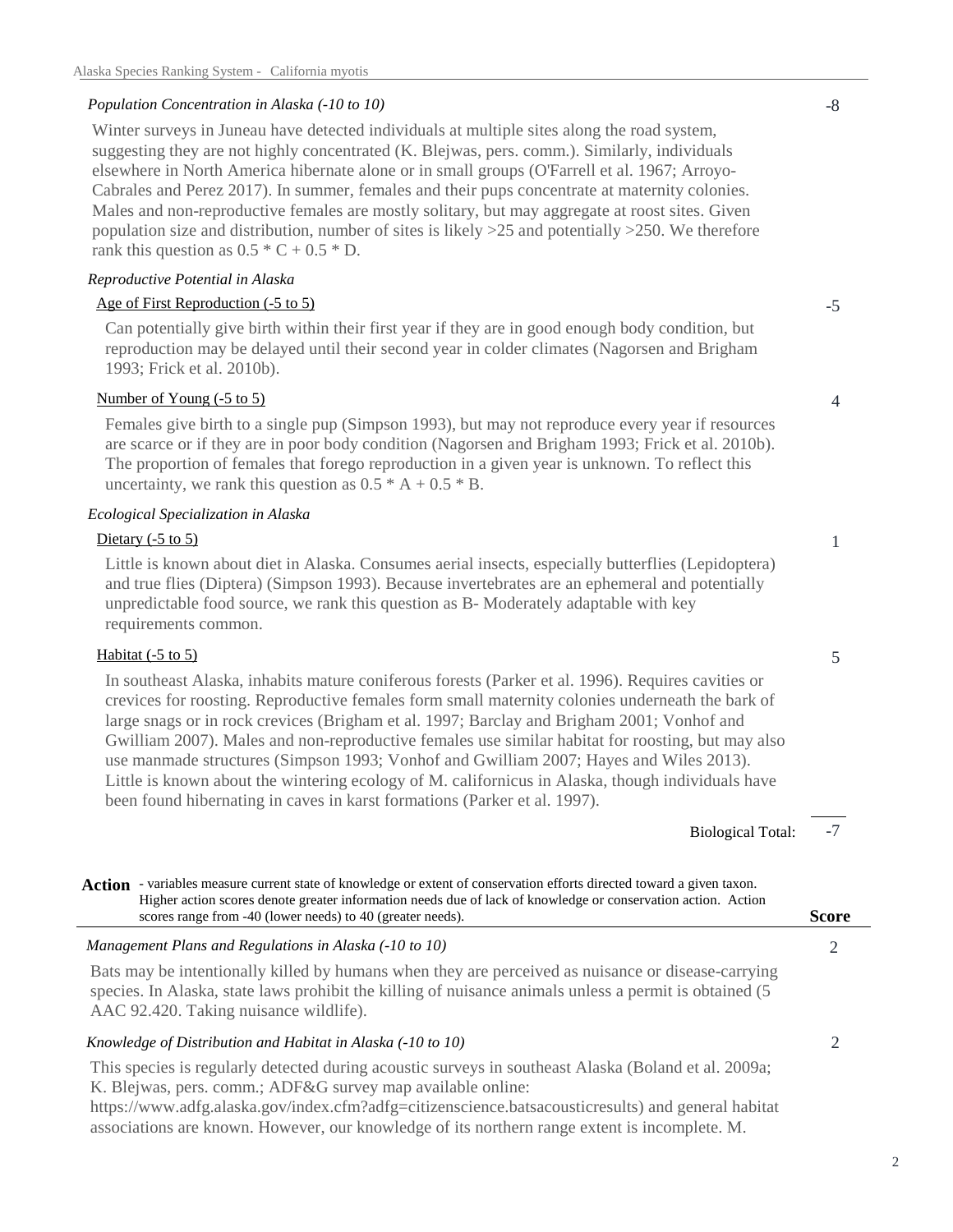californicus was thought to be restricted to southeast Alaska, but was recently detected in Cordova (K. Blejwas, pers. comm.). Additional research is also needed on seasonal habitat associations, especially during the winter.

# *Knowledge of Population Trends in Alaska (-10 to 10)*

Bats in southeast Alaska are currently being monitored by ADF&G using road surveys and acoustic monitoring stations, but current data are insufficient for monitoring statewide population trends.

#### *Knowledge of Factors Limiting Populations in Alaska (-10 to 10)*

Little is known about this species' biology and ecology in Alaska, and few studies have been conducted elsewhere in its range. In Alaska, research is needed to assess ecological requirements, demographic parameters, winter ecology, and vulnerability to white-nose syndrome. Because this species is closely associated with large-diameter trees and snags, timber harvest (Parker 1996; Hayes and Wiles 2013) and urbanization, including light and noise pollution (Bunkley et al. 2015; Rodríguez-Aguilar et al. 2017) may affect habitat availability and behavior.

> 16 Action Total:

10

2

Supplemental Information - variables do not receive numerical scores. Instead, they are used to sort taxa to answer specific biological or management questions.

| Harvest:                       | None or Prohibited |
|--------------------------------|--------------------|
| <b>Seasonal Occurrence:</b>    | Year-round         |
| <b>Taxonomic Significance:</b> | Monotypic species  |
| % Global Range in Alaska:      | ${<}10\%$          |
| % Global Population in Alaska: | $<25\%$            |
| Peripheral:                    | Yes                |

#### **References**

ARCTOS. 2016. ARCTOS database: Fish, amphibian, mammal, bird and reptile collections. University of Alaska Museum of the North, Fairbanks, AK, USA. Available online: http://arctos.database.museum/

Arroyo-Cabrales, J., and S. Perez. 2017. Myotis californicus. The IUCN Red List of Threatened Species: e.T14150A22061366. DOI: 10.2305/IUCN.UK.2017-2.RLTS.T14150A22061366.en. Accessed 28-Nov-2017.

Barclay, R. M. R., and R. M. Brigham. 2001. Year-to-year reuse of tree-roosts by California bats (Myotis californicus) in southern British Columbia. The American Midland Naturalist 146(1):80–85. DOI: 10.1674/0003-0031(2001)146[0080:YTYROT]2.0.CO;2

Boland, J. L., W. P. Smith, and J. P. Hayes. 2009a. Survey of bats in Southeast Alaska with emphasis on Keen's myotis (Myotis keenii). Northwest Science 83(3):169-179. DOI: 10.3955/046.083.0301

Brigham, R. M., M. J. Vonhof, R. M. R. Barclay, and J. C. Gwilliam. 1997. Roosting behavior and roost-site preferences of forest-dwelling California bats (Myotis californicus). Journal of Mammalogy 78(4):1231-1239. DOI: 10.2307/1383066

Bunkley, J. P., C. J. W. McClure, N. J. Kleist, C. D. Francis, and J. R. Barber. 2015. Anthropogenic noise alters bat activity levels and echolocation calls. Global Ecology and Conservation 3:62–71. DOI: 10.1016/j.gecco.2014.11.002

Frick, W. F., D. S. Reynolds, and T. H. Kunz. 2010b. Influence of climate and reproductive timing on demography of little brown myotis Myotis lucifugus. Journal of Animal Ecology 79(1):128-136. DOI: 10.1111/j.1365-2656.2009.01615.x

Hayes, G., and G. J. Wiles. 2013. Washington bat conservation plan. Washington Department of Fish and Wildlife, Wildlife Program, Olympia, WA, USA. Available online: https://wdfw.wa.gov/publications/01504

Nagorsen, D. W., and R. M. Brigham. 1993. Bats of British Columbia. UBC Press, Vancouver, BC, CAN.